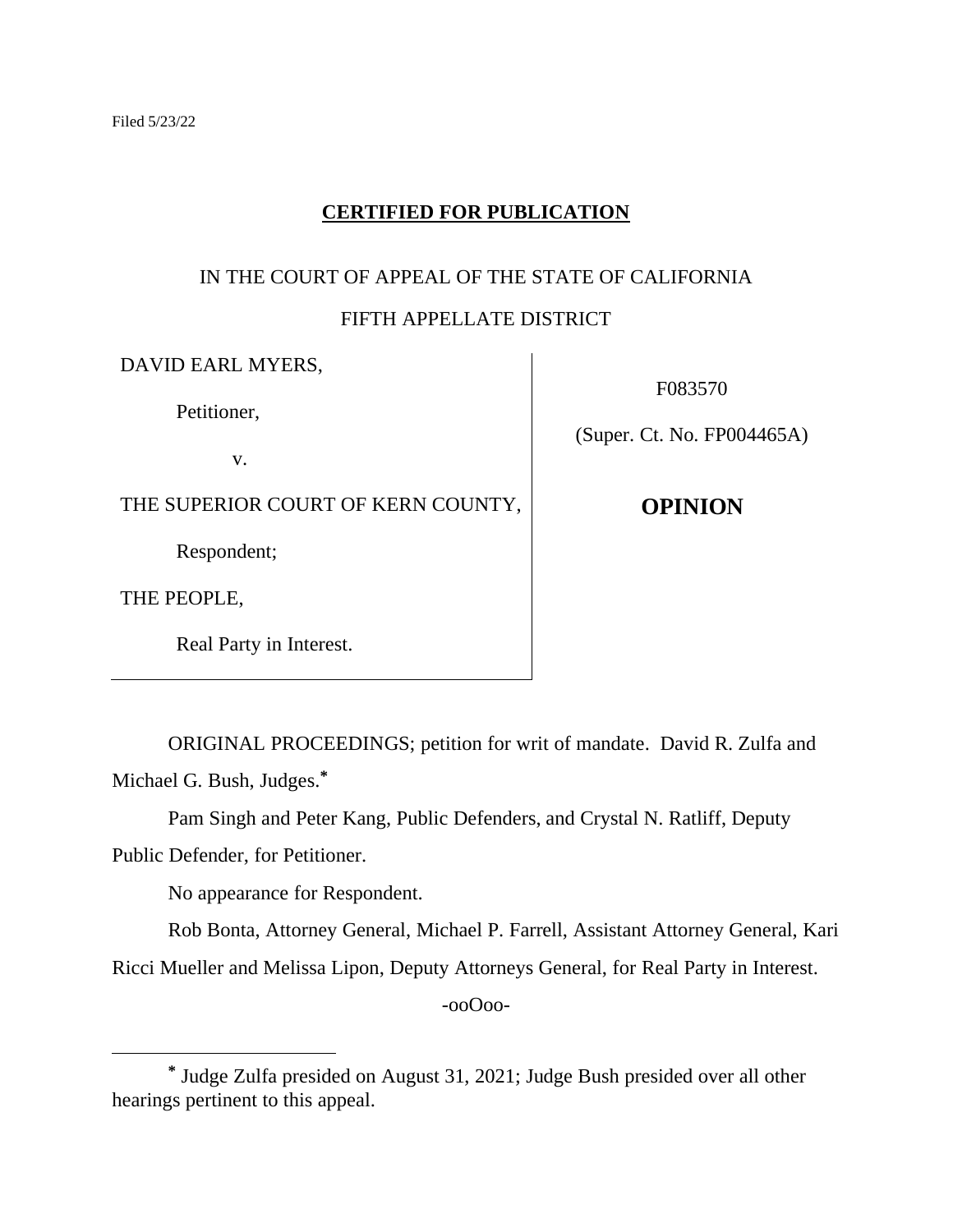### **INTRODUCTION**

The Mentally Disordered Offender Act (MDO Act) (Pen. Code,**<sup>1</sup>** § 2960 et seq.) "authorizes the Board of Parole Hearings to involuntarily commit individuals convicted of certain felony offenses for mental health treatment as a condition of parole. [Citation.] Commitment as a mentally disordered offender (MDO) may continue even after an offender's parole term has expired, so long as the district attorney makes a showing that the MDO's mental disorder is not in remission and that the MDO, because of the disorder, represents a substantial danger of physical harm. [Citations.]" (*People v. Foster* (2019) 7 Cal.5th 1202, 1205.) If that showing is made, the MDO's involuntary commitment extends for one year. (§ 2972, subd. (c).) To make the required showing, the district attorney must file a petition with the superior court  $(\S 2970, \S 100)$  and must file it prior to the termination of the MDO's commitment (§ 2972, subd. (e); *People v. Allen* (2007) 42 Cal.4th 91, 104 (*Allen*)). The petition must be "accompanied by affidavits specifying that treatment . . . has been continuously provided by the State Department of State Hospitals either in a state hospital or in an outpatient program." (§ 2970, subd. (b).) Once the petition is filed, trial must commence "no later than 30 calendar days prior to the time the person would otherwise have been released, unless the time is waived by the [MDO] or unless good cause is shown."  $(\S$  2972, subd. (a)(2).) If the statutory deadline for commencing trial is not met, the trial court retains jurisdiction to try the matter. (*People v. Cobb* (2010) 48 Cal.4th 243, 249-250 (*Cobb*).) However, "when an extension trial does not begin before the scheduled release date," due process precludes "continued confinement" (*id*. at p. 252) and the MDO must be released from custody. If so released, the MDO is neither in the custody of the State Department of State Hospitals (SDSH) nor in an outpatient program.

**<sup>1</sup>** All further statutory references are to the Penal Code unless otherwise indicated.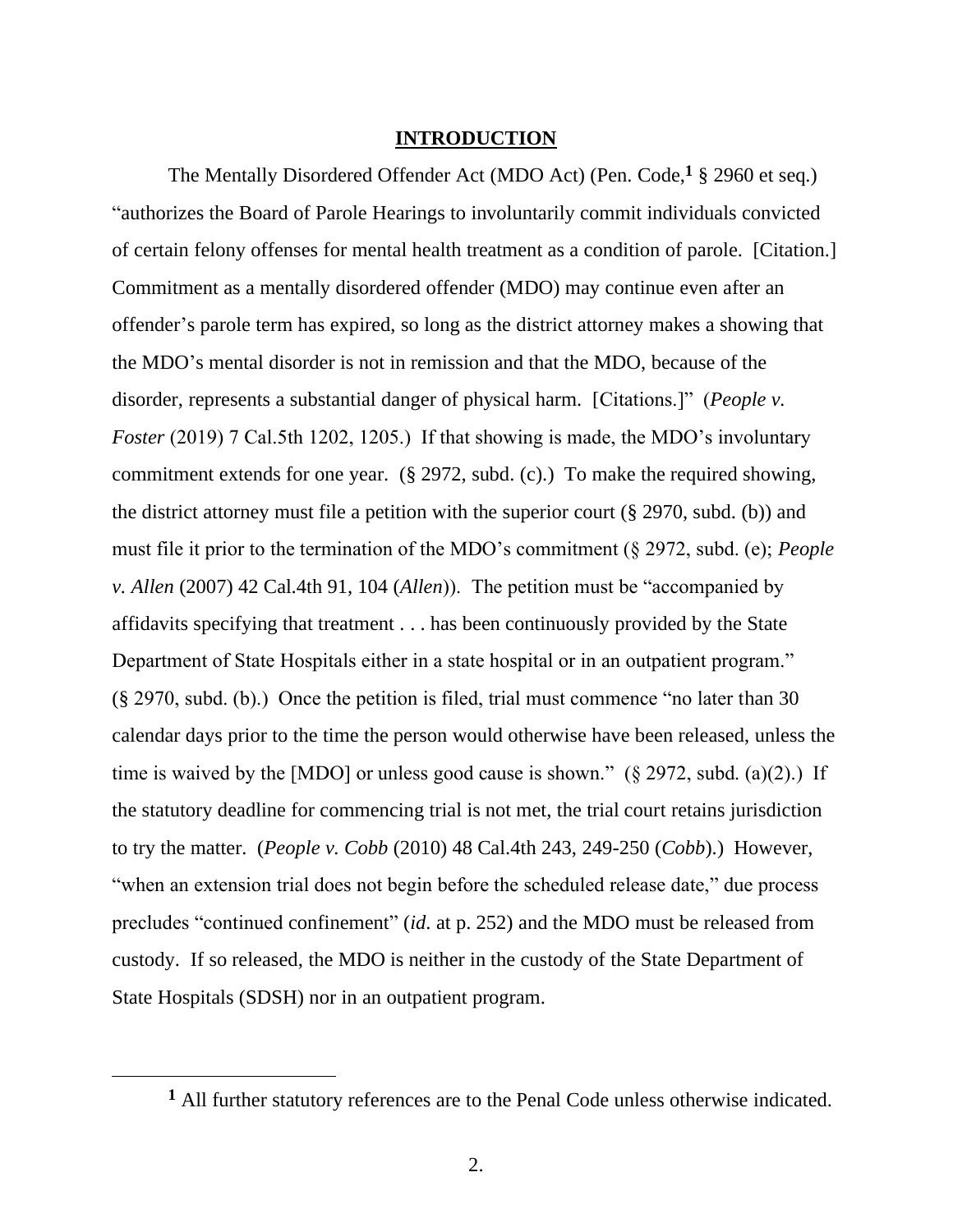Here, David Earl Myers was serving a one-year commitment that was due to expire October 15, 2020. The district attorney filed a petition to extend her**<sup>2</sup>** commitment for one year. Because the extension trial did not begin prior to Myers's scheduled release date on her commitment, Myers was released from SDSH's custody pursuant to *Cobb*.

Myers's extension trial subsequently began August 23, 2021. On August 31, 2021, the superior court found that she continued to meet MDO criteria, ordered her commitment extended for one year, and remanded her back into the custody of SDSH. At that point, Myers had been out of custody and not on outpatient status for over 10 months. She was thereafter in the custody of SDSH for less than seven weeks prior to October 15, 2021.

The pertinent question on appeal is when Myers's one-year extension on her commitment began. Myers argues that her extended commitment runs from the ending date of her previous commitment: October 15, 2020. The Attorney General argues that it runs from the date the trial court remanded Myers back into custody after finding she continued to be an MDO: August 31, 2021. The Attorney General contends Myers's release from custody pursuant to *Cobb* should not be credited toward her term of extended commitment just as time spent on outpatient status would not be credited under section 2972, subdivision (c). This — the Attorney General asserts — ensures that the new commitment consists of a full year of mental health treatment, thereby effectuating the purpose of the statute.

Based on the plain language of section 2972, subdivision (c), we agree with Myers. Section 2972, subdivision (c) states the commitment "shall be for a period of one year from the date of termination of . . . [the] previous commitment." Although time

**<sup>2</sup>** According to the writ petition, Myers "prefers female pronouns and the name 'Susie Denise Myers.' " Both the petition and the Attorney General's informal response thereto used the pronouns "she" and "her" to refer to Myers. We will do the same in this opinion. (See, e.g. *People v. Best* (2020) 49 Cal.App.5th 747, 751-752, fn. 1.)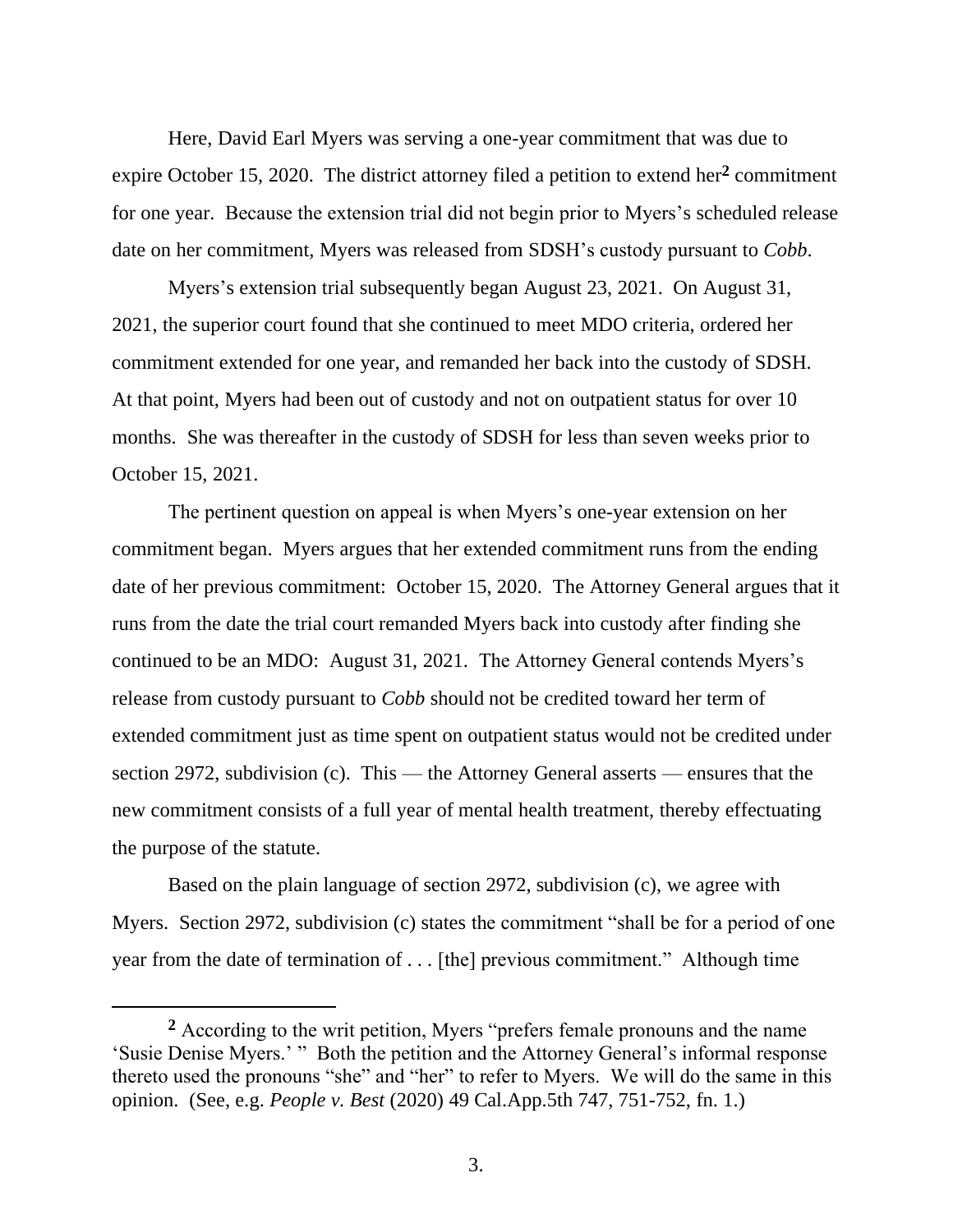spent on outpatient status is listed in that subdivision as time that "shall not be credited toward the [MDO's] . . . term of extended commitment" (*ibid.*), time spent out of custody and not on outpatient status, i.e., a release pursuant to *Cobb*, is not.

#### **BACKGROUND**

In 2001, Myers pled guilty to annoying or molesting a child under 18 years of age  $(\S$  647.6, subd. (c)(1)) and was committed to state prison. She was subsequently diagnosed with bipolar I disorder and pedophilic disorder and committed as an MDO. Myers received inpatient mental health treatment. Her commitment was set to expire on October 15, 2020. On September 8, 2020, the People filed a petition to extend her commitment. At the September 30, 2020 hearing, the superior court set trial for November 16, 2020.

On October 6, 2020, Myers moved for release pending trial, arguing that the extension petition was "filed so late as to render her unable to prepare for trial prior to the expiration of commitment." On October 16, 2020, citing *Cobb*, the superior court ordered Myers released from the custody of SDSH pending trial. During her release, which lasted until August 31, 2021, Myers "was not under the jurisdiction of [S]DSH"; "was not under the jurisdiction of [S]DSH's Conditional Outpatient Treatment Program (CONREP)"; and "was no longer a client of the [S]DSH system."

Trial by jury was waived. Myers's court trial began — after multiple continuances and time waivers — on August 23, 2021. On August 31, 2021, the superior court found Myers continued to meet MDO criteria and ordered her commitment extended for one year from October 15, 2020 to October 15, 2021.

On October 7, 2021, the People filed a motion asking the superior court to change the start and end dates of Myers's recommitment to August 31, 2021 and August 31, 2022, respectively. The People emphasized that, absent this modification and "contradictory to the legislative intent of the MDO statute," (1) Myers's time on *Cobb* release would essentially be credited toward her recommitment term; and (2) she would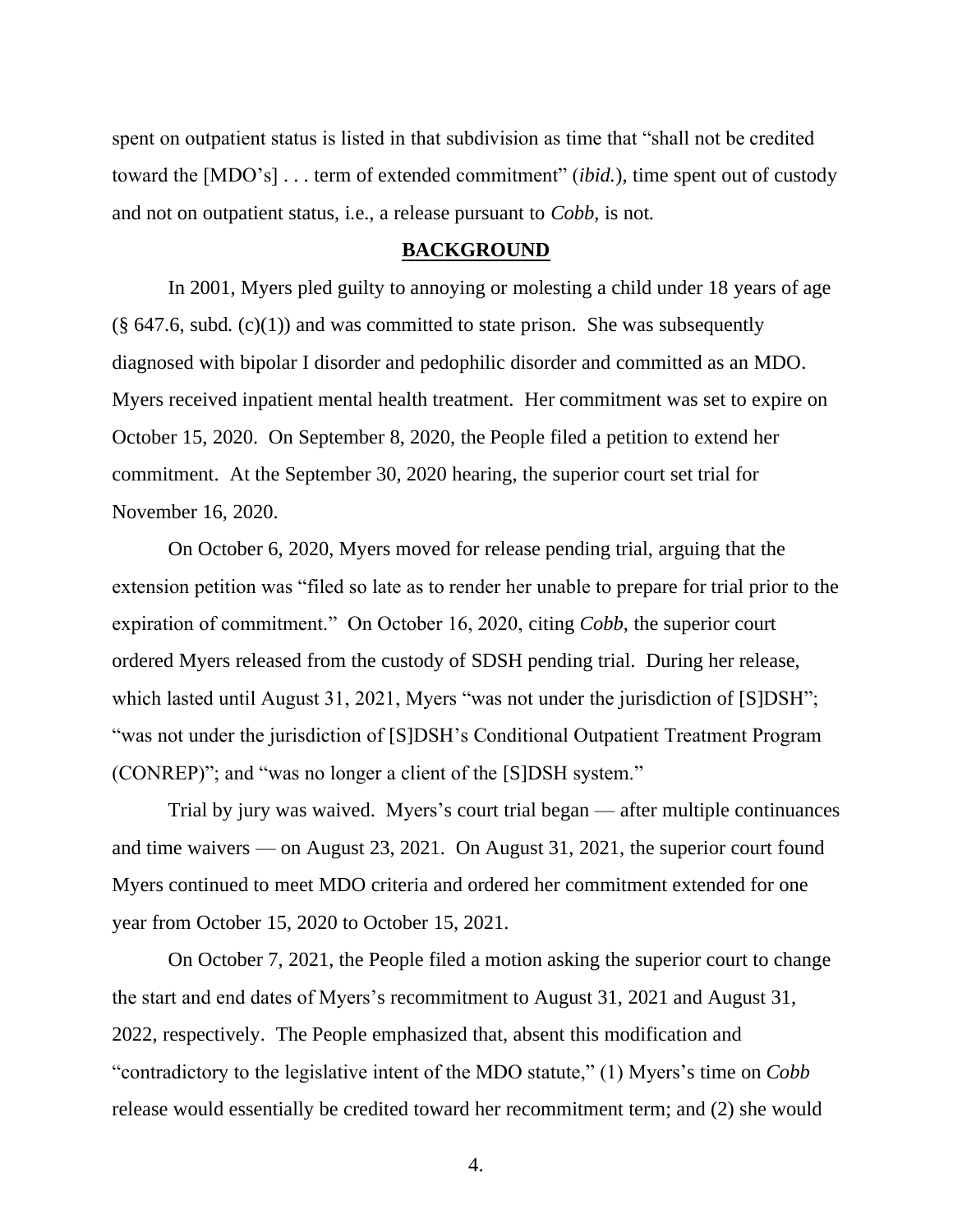only be in the actual custody of SDSH from August 31, 2021, to October 15, 2021. A hearing was held on October 12, 2021. The court granted the People's motion on October 14, 2021. Noting the "unusual situation," the court determined that "the time period for which . . . Ms. Myers was not in some type of custodial facility or under the direct control of the state in some fashion does not count against the People."**<sup>3</sup>**

On November 23, 2021, Myers filed in this court a "PETITION FOR WRIT OF MANDATE, PROHIBITION, OR OTHER APPROPRIATE RELIEF." (Boldface omitted.) She asked us to issue a writ directing the superior court to vacate the October 14, 2021 order on four grounds. First, that the People's motion was one for reconsideration and subject to Code of Civil Procedure section 1008, but the People failed to comply with the statute's procedural requirements.<sup>4</sup> Second, that the court lacked jurisdiction to reconsider the August 31, 2021 order because the reconsideration motion was not timely filed. Third, that Myers did not receive adequate notice or due process. Fourth, that the plain language of section 2972, subdivision (c) did not permit the court to change the original dates of her recommitment.

In an "INFORMAL RESPONSE TO PETITION FOR WRIT OF MANDATE" (boldface omitted) filed on February 14, 2022, the Attorney General argued that the

**<sup>3</sup>** The People had filed another extension petition on September 27, 2021, and Myers had filed a demurrer thereto on October 4, 2021. On October 14, 2021, following the court's ruling on the People's motion, both the petition and the demurrer were deemed moot.

**<sup>4</sup>** "Code of Civil Procedure section 1008 governs motions for reconsideration of prior orders. It provides that 'any party affected by the order may, within 10 days after service upon the party of written notice of entry of the order and based upon new or different facts, circumstances, or law, make application to the same judge or court that made the order, to reconsider the matter and modify, amend, or revoke the prior order.' [Citation.] 'The name of a motion is not controlling, and, regardless of the name, a motion asking the trial court to decide the same matter previously ruled on is a motion for reconsideration under Code of Civil Procedure section 1008.' [Citation.]" (*J.W. v. Watchtower Bible & Tract Society of New York, Inc.* (2018) 29 Cal.App.5th 1142, 1171.)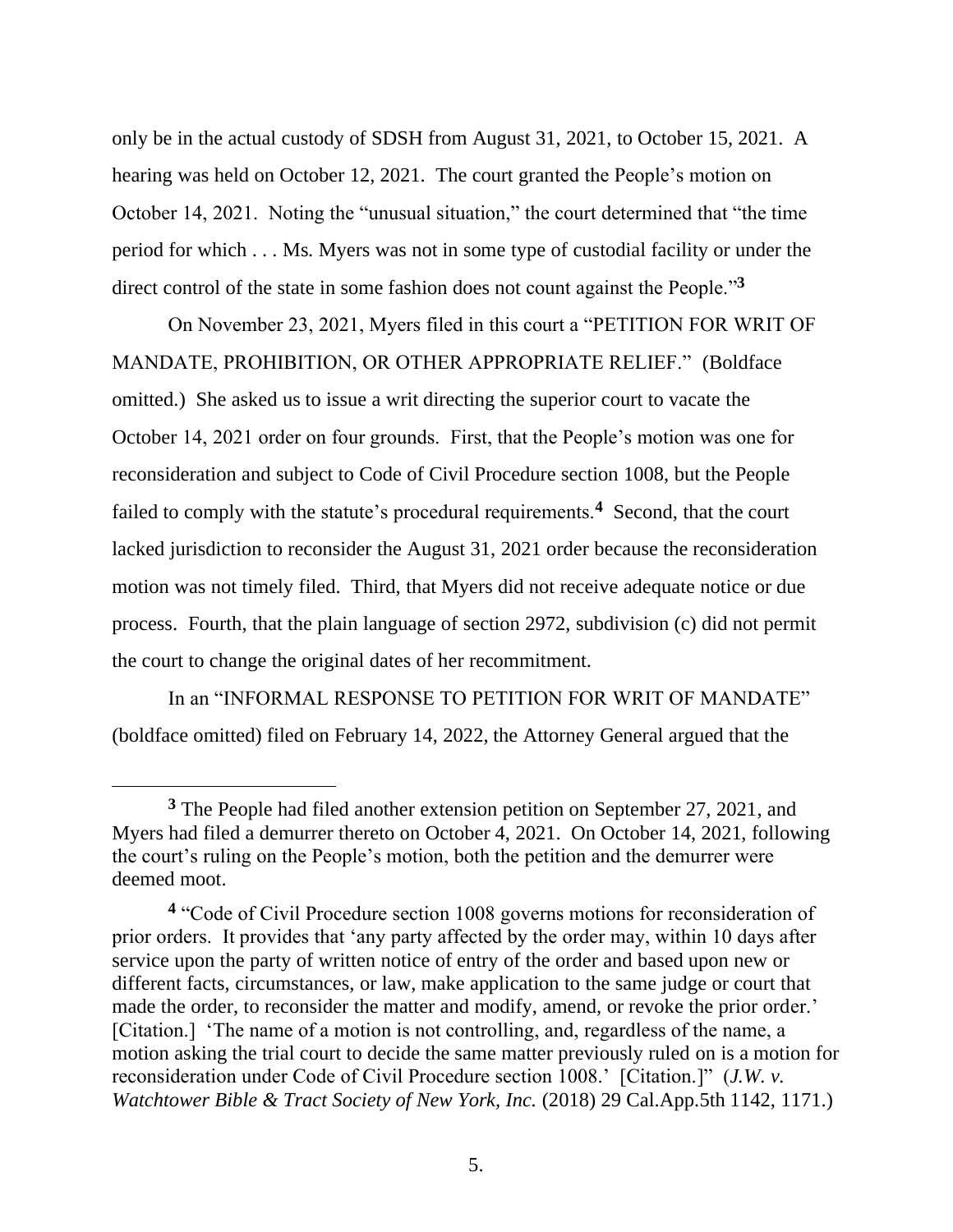recommitment dates set forth in the August 31, 2021 order were erroneous and the court retained jurisdiction under Code of Civil Procedure section 473, subdivision (d) to correct them.**5**, **<sup>6</sup>** The Attorney General contended:

"As to the statutorily-set dates, the [MDO] statute's purpose is to ensure that the new commitment result[s] in a year for treatment. The statute's text contemplates that new year will commence at the end of the prior commitment — because that text does not allow interruption between (1) a prior commitment and (2) the commencement of a new commitment. However, there has been a judicial determination that, as a matter of due process, literal terms of the text at times must not be followed — so a person is entitled to an interruption in treatment via release at [the] end of one commitment, pending trial on the new commitment. (*Cobb*, *supra*, 48 Cal.4th at pp. 250-251, 252-253.) Reconciling the statute's purpose with *Cobb*'s judicial revision of the statutory text, the statute must require the new one-year commitment to commence on the date that would result in a new, one-year of treatment. Thus, when there has been the judiciallyrequired interruption of custodial treatment prior to the new commitment, the statute's purpose requires that the new one-year commitment commence[s] on the day that custodial treatment resumes after interruption. [¶] . . . [¶]

"Per the text, 'The commitment shall be for a period of one year from the date of termination of  $\dots$  a previous commitment  $\dots$  (§ 2972, subd. (c)). But it is understood that such language is construed according to the statutory purpose of ensuring a full year available for custodial treatment. For example, by statute, 'time spent on outpatient status' does 'not count as actual custody,' and thus does not count 'toward the person's term of extended commitment.' (§ 2972, subd. (c).) It thus has been recognized that a 'petition does not need to be filed in order to extend an

**<sup>6</sup>** The Attorney General also argued that the People's motion was not "functionally a motion to reconsider [the court]'s August 31, 2021 ruling."

**<sup>5</sup>** Code of Civil Procedure section 473, subdivision (d) provides:

<sup>&</sup>quot;The court may, upon motion of the injured party, or its own motion, correct clerical mistakes in its judgment or orders as entered, so as to conform to the judgment or order directed, and may, on motion of either party after notice to the other party, set aside any void judgment or order." (See *Ames v. Paley* (2001) 89 Cal.App.4th 668, 672-673 [statute confirms a trial court's inherent power to correct clerical errors in judgments].)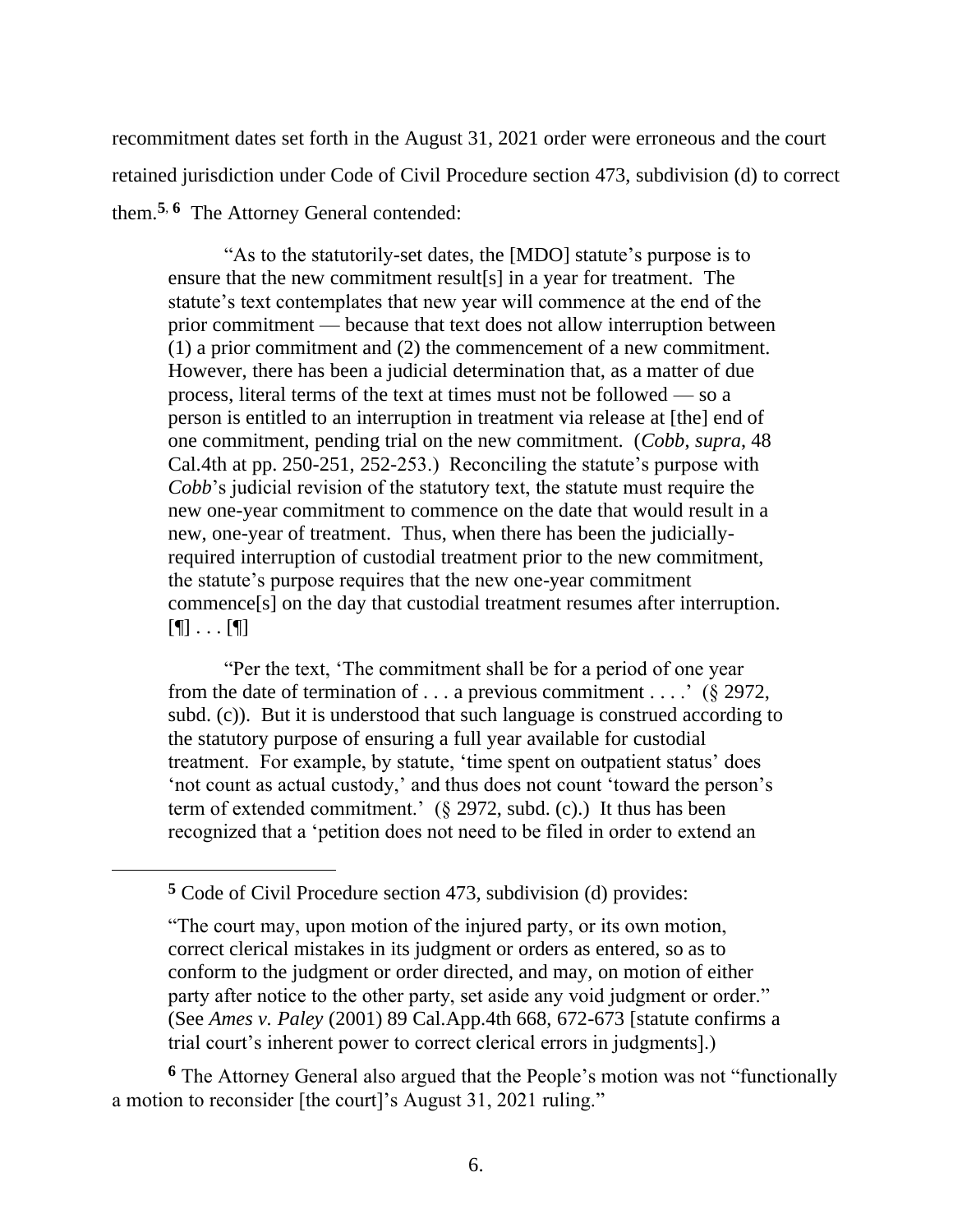MDO's commitment unless the MDO has received a year of inpatient treatment.' (*People v. Morris* (2005) 126 Cal.App.4th 527, 544.)

"In this case, [Myers]'s prior commitment expired October 15, 2020. A new commitment did not take over; rather, at her request and under the rule of *Cobb*, she was unconditionally released until respondent ordered her remanded on August 31, 2021. [Citation.] As reconciled with *Cobb*'s dueprocess-based revision, the statute thus set the new, one-year commitment to begin on that date, and to expire 364 days later. Another reading of the statute, as revised by *Cobb*, would be absurd in light of the statutory purpose of ensuring another full year of custodial treatment." (Fn. omitted.)

#### **DISCUSSION**

" 'Questions of statutory interpretation, and the applicability of a statutory standard to undisputed facts, present questions of law, which we review de novo.' [Citation.]" (*California State University, Fresno Assn., Inc. v. County of Fresno* (2017) 9 Cal.App.5th 250, 265.)

## **I. Pertinent law**

#### a. *Overview of statutory construction*

"The court's role in construing a statute is to 'ascertain the intent of the Legislature so as to effectuate the purpose of the law.' [Citations.] In determining the Legislature's intent, a court looks first to the words of the statute. [Citation.] '[I]t is the language of the statute itself that has successfully braved the legislative gauntlet.' [Citation.] [¶] When looking to the words of the statute, a court gives the language its usual, ordinary meaning. [Citations.] If there is no ambiguity in the language, we presume the Legislature meant what it said and the plain meaning of the statute governs. [Citations.]" (*People v. Snook* (1997) 16 Cal.4th 1210, 1215; accord, *California State University, Fresno Assn., Inc. v. County of Fresno*, *supra*, 9 Cal.App.5th at p. 266.)

"An exception exists to the plain meaning rule. A court is not required to follow the plain meaning of a statute when to do so would frustrate the manifest purpose of the legislation as a whole or otherwise lead to absurd results." (*Switzer v. Wood* (2019) 35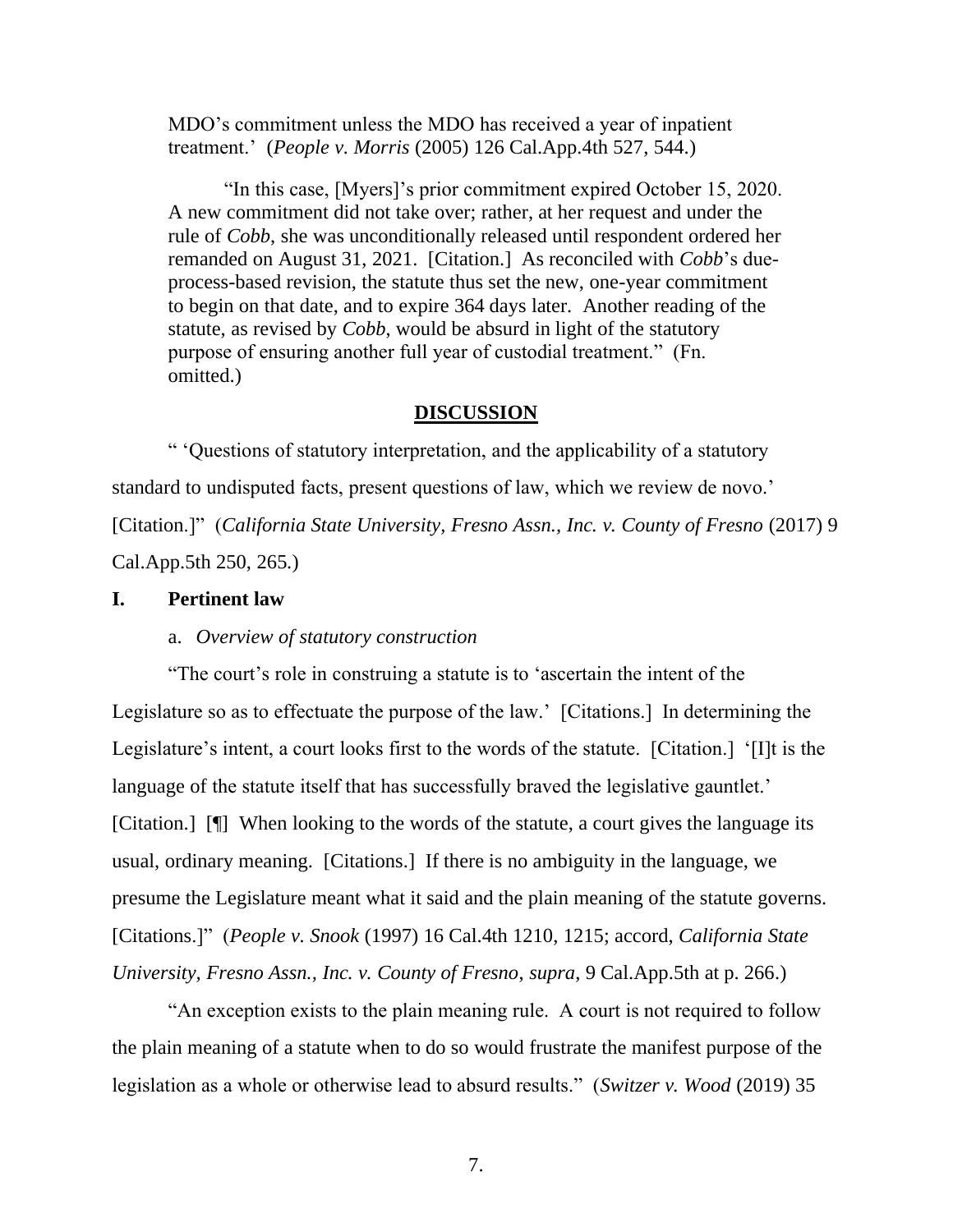Cal.App.5th 116, 129 (*Switzer*); accord, *People v. Popular* (2006) 146 Cal.App.4th 479, 484.) "However, the absurdity exception requires much more than showing that troubling consequences may potentially result if the statute's plain meaning were followed or that a different approach would have been wiser or better." (*Switzer*, at p. 129.) "Moreover, our courts have wisely cautioned that the absurdity exception to the plain meaning rule 'should be used most sparingly by the judiciary and only in extreme cases else we violate the separation of powers principle of government. [Citation.] We do not sit as a "super-legislature." [Citation.]' [Citation.]" (*Ibid*.; see *People v. Bell* (2015) 241 Cal.App.4th 315, 351-352 [" 'Each time the judiciary utilizes the "absurd result" rule, a little piece is stripped from the written rule of law and confidence in legislative enactments is lessened. . . .' "].)

## b. *Overview of MDO Act*

"Enacted in 1985, the MDO Act requires that an offender who has been convicted of a specified felony related to a severe mental disorder and who continues to pose a danger to society receive appropriate treatment until the disorder can be kept in remission." (*People v. Harrison* (2013) 57 Cal.4th 1211, 1218.) "[I]t has 'the dual purpose of protecting the public while treating severely mentally ill offenders.' [Citation.]" (*People v. Blackburn* (2015) 61 Cal.4th 1113, 1122.) " 'The act addresses treatment in three contexts — first, as a condition of parole [citation]; then, as continued treatment for one year upon termination of parole [citation]; and finally, as an additional year of treatment after expiration of the original, or previous, one-year commitment [citation].' [Citation.]" (*Cobb*, *supra*, 48 Cal.4th at p. 251.)

"An initial MDO commitment occurs as a condition of parole and is governed by section 2962." (*People v. Harrison*, *supra*, 57 Cal.4th at p. 1218; accord, *Allen*, *supra*, 42 Cal.4th at p. 99.) Before the initial commitment expires, "the district attorney may petition to extend that commitment by one year." (*Allen*, at p. 99, citing § 2970; see § 2972, subd. (e); see also *Allen*, at p. 95 [MDO "no longer falls under the jurisdiction of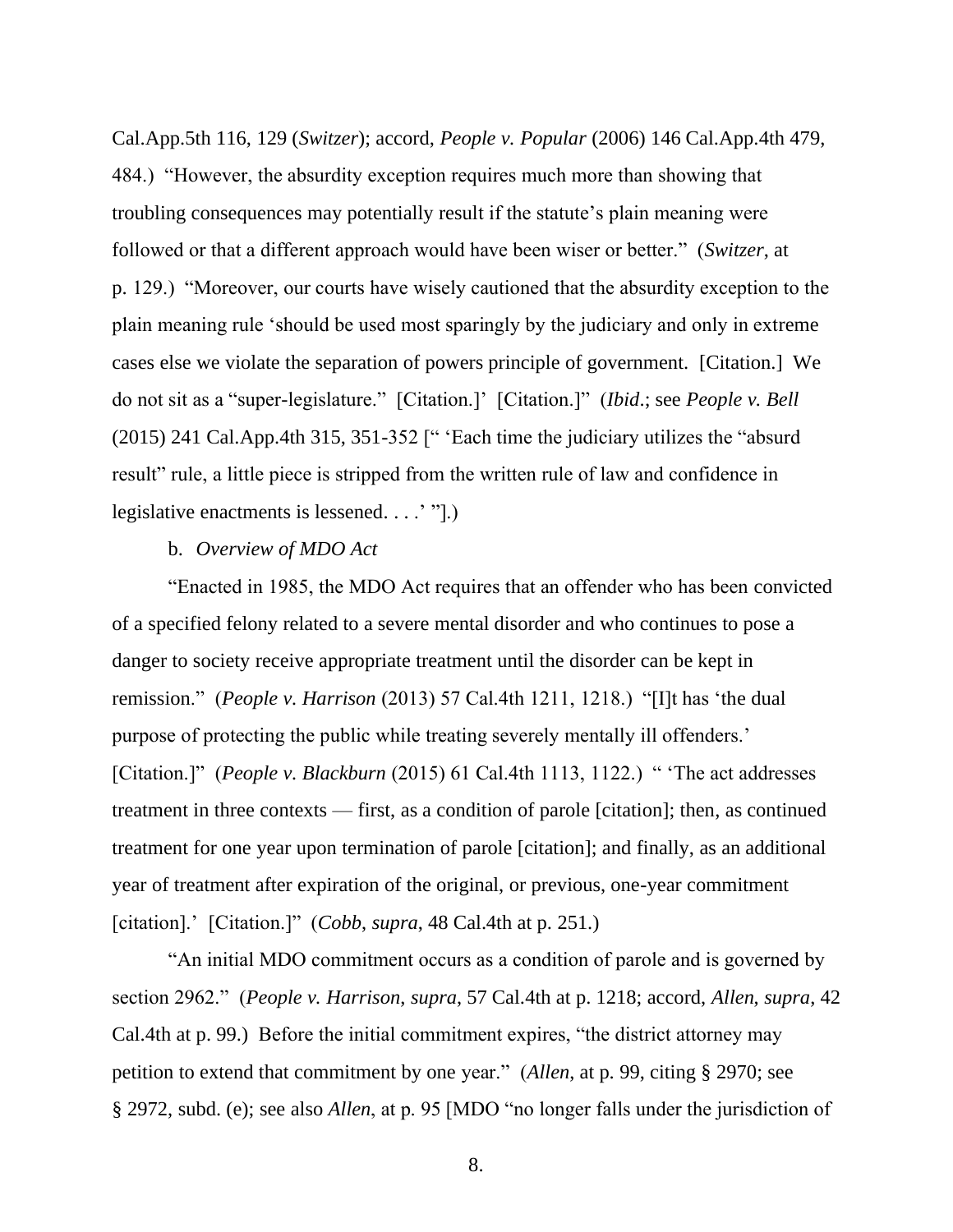the MDO Act" where petition not timely filed].) "To do so, the medical director of the state hospital, the community program director, or the [Secretary of the Department of Corrections and Rehabilitation] first 'shall submit' to the district attorney a written evaluation of the prisoner '[no] later than 180 days' before the prisoner's termination of parole or release, 'unless good cause is shown' for delay." (*Allen*, at p. 99, quoting § 2970.) The district attorney may only initiate a recommitment proceeding if that written evaluation states that "the prisoner's severe mental disorder is not in remission, or cannot be kept in remission without treatment." (*People v. Marchman* (2006) 145 Cal.App.4th 79, 89.)

The trial on the petition "shall commence no later than 30 calendar days prior to the time the person would otherwise have been released, unless the time is waived by the person or unless good cause is shown." (§ 2972, subd. (a)(2).)

"If the court or jury finds that the patient has a severe mental health disorder, that the patient's severe mental health disorder is not in remission or cannot be kept in remission without treatment, and that by reason of the patient's severe mental health disorder, the patient represents a substantial danger of physical harm to others, the court shall order the patient recommitted to the facility in which the patient was confined at the time the petition was filed, . . . or committed to [SDSH] if the person was in prison." (§ 2972, subd. (c).)

"The commitment shall be for a period of one year from the date of termination of parole or a previous commitment or the scheduled date of release from prison as specified in Section 2970. Time spent on outpatient status, except when placed in a locked facility at the direction of the outpatient supervisor, shall not count as actual custody and shall not be credited toward the person's maximum term of commitment or toward the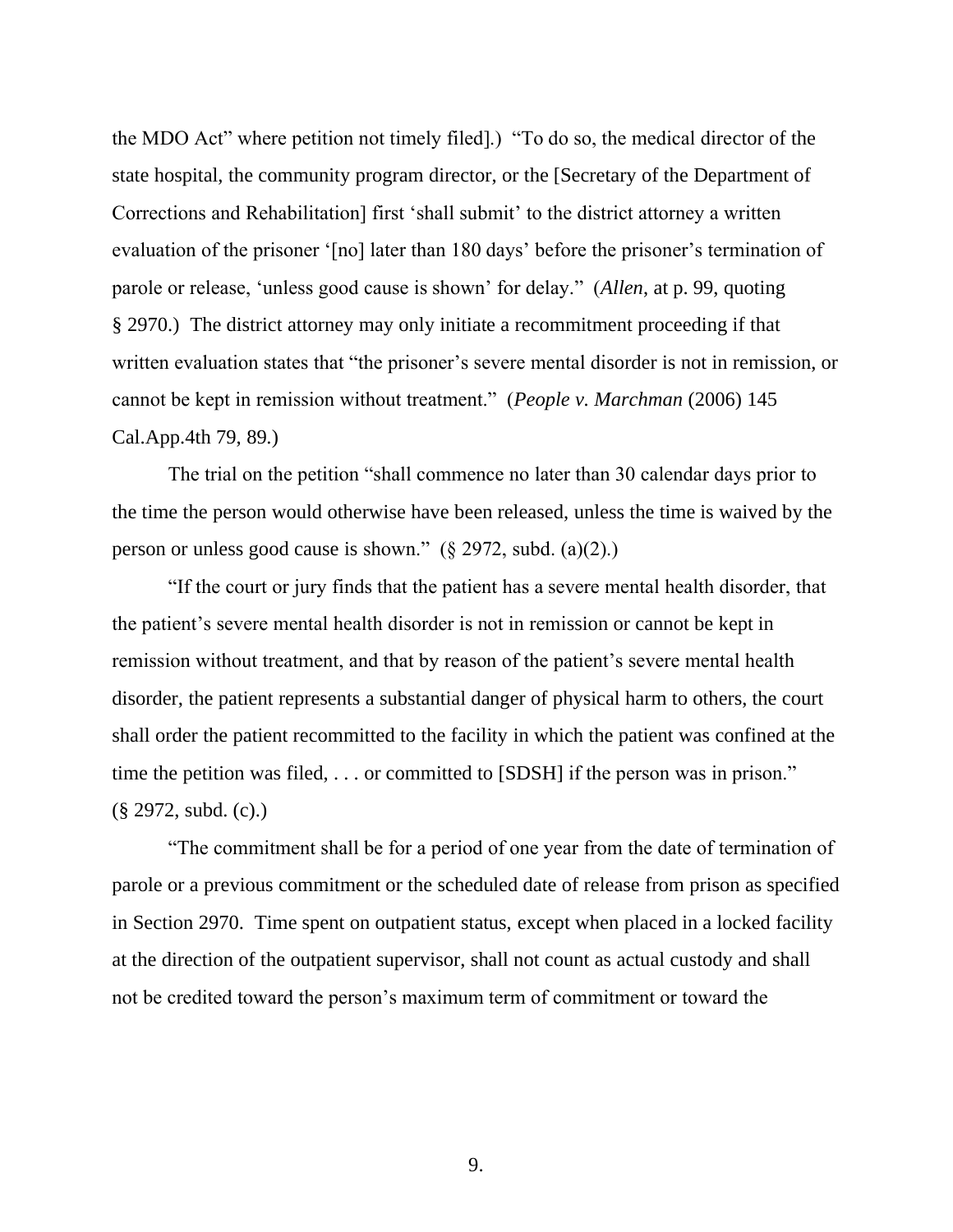person's term of extended commitment."**<sup>7</sup>** (§ 2972, subd. (c); see *Allen*, *supra*, 42 Cal.4th at p. 103 ["These provisions clearly reflect the Legislature intended the MDO's maximum term of commitment to be one year . . . . "[.)

Thereafter, the district attorney may annually petition to extend the MDO's commitment in one-year increments. (*Allen*, *supra*, 42 Cal.4th at pp. 94, 103; see § 2972, subd. (e).) " '[A] prisoner could conceivably be "treated" for the rest of his life as there is no limit on the number of times he may be recommitted to an inpatient facility.' [Citation.]" (*Allen*, at p. 103.)

## c. *The* Cobb *decision*

The California Supreme Court issued *Cobb* on March 8, 2010. In that case, Cobb was civilly committed as an MDO in 2005 as a parole condition. (*Cobb*, *supra*, 48 Cal.4th at pp. 246-247.) On March 6, 2006, the district attorney filed a petition for continued treatment in advance of a May 27, 2006 parole termination date. (*Id.* at p. 247.) However, a trial on the petition did not begin at least 30 days before Cobb was scheduled to be released. (*Id.* at p. 247; see § 2972, subd. (a)(2).) Instead, the trial commenced on June 19, 2006, 23 days after the cutoff. (*Cobb*, at pp. 247, 251.) On June 22, 2006, the jury found that Cobb continued to meet MDO criteria, and his commitment was extended. (*Id.* at p. 249.)

On appeal, Cobb argued that he was denied due process because he had remained confined while his extension trial was continued — without good cause — beyond his scheduled release date. (*Cobb*, *supra*, 48 Cal.4th at p. 246.) Division Two of the Fourth Appellate District affirmed the recommitment order. (*Id.* at p. 249.) The appellate court, which assumed the absence of good cause, concluded that Cobb was not denied due process because (1) he "had notice and an opportunity to be heard when he was initially

**<sup>7</sup>** Placement on outpatient status is generally governed by section 1600 et seq. (See § 2972, subd. (d).)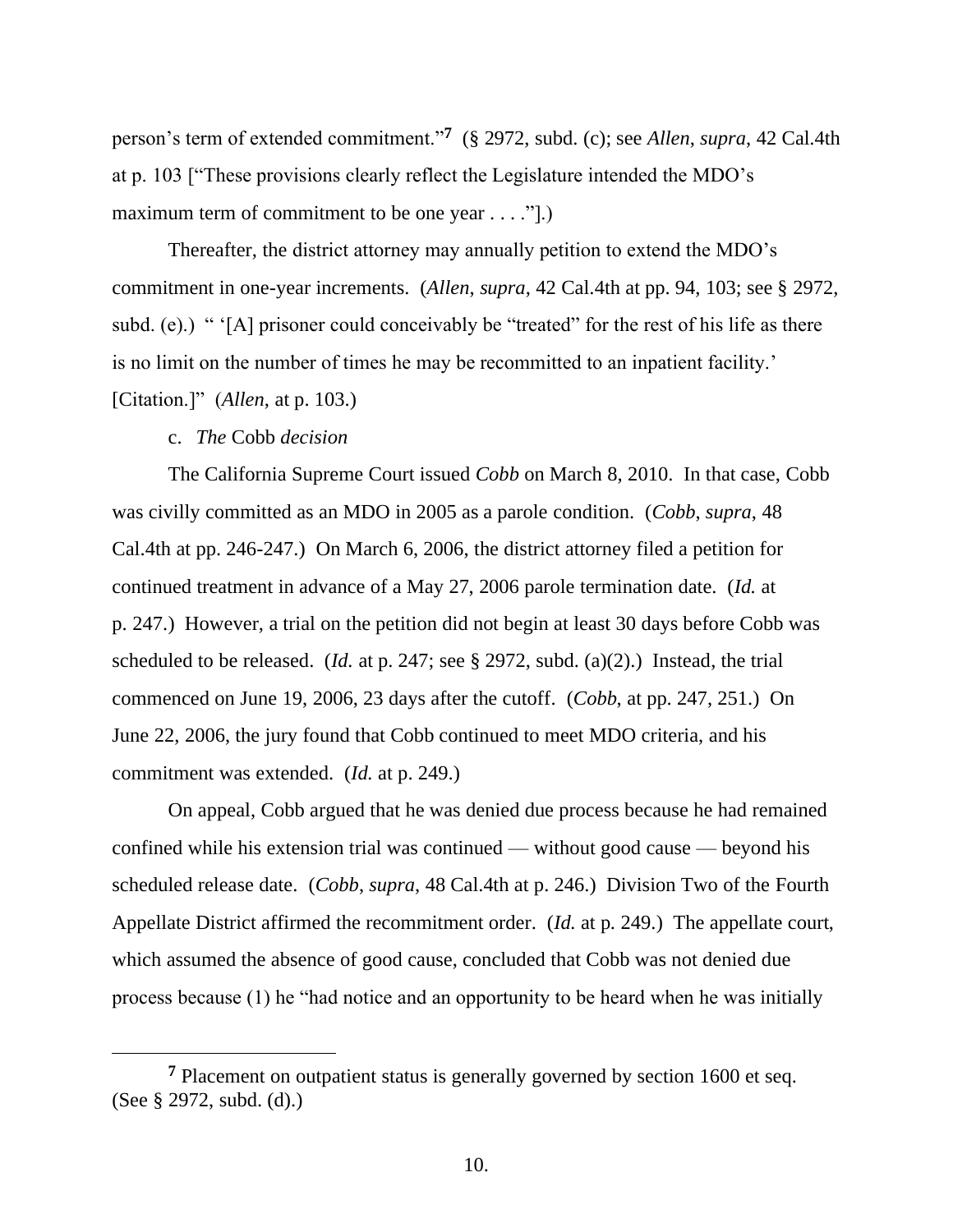found to be an MDO" in 2005 (*id.* at p. 251); and (2) " '[t]his notice and opportunity to be heard' " was " 'constitutionally sufficient to allow [him] to be confined — even after his . . . release date — until the end of [an extension] trial' " *(ibid.)*. The Supreme Court rejected this reasoning. (See *id.* at pp. 251-252). It held:

"[W]ithout a time waiver or good cause, section 2972 does *not* permit continued confinement when an extension trial does not begin before the scheduled release date. 'As we explained in *Allen*, *supra*, 42 Cal.4th 91, if an extension petition is not filed before the current commitment ends, the defendant is no longer subject to constraint under the [MDO Act]. If a petition is filed before the expiration date, but too late to allow a reasonable time for trial preparation,' the defendant may be entitled to release pending trial on the extension petition." (*Cobb*, *supra*, 48 Cal.4th at p. 252, fn. omitted.)

Nevertheless, the Supreme Court affirmed the judgment (*Cobb*, *supra*, 48 Cal.4th at p. 253), finding (1) the superior court retained jurisdiction to try the petition (*id.* at pp. 249-250, 253); and (2) Cobb's confinement did not affect the validity of the eventual extension order (*id.* at p. 253).

#### **II. Analysis**

Section 2972 was enacted in 1986. (See Stats. 1986, ch. 858, § 7.) Since its inception, subdivision (c) has stated: "The commitment shall be for a period of one year from the date of . . . a previous commitment . . . ." Therefore, as recognized in the superior court's original August 31, 2021 ruling, section 2972, subdivision (c) requires the one-year extension of Myers's commitment to commence on October 15, 2020.

The Attorney General contends that, in the situation here, in which Myers was released from custody pending trial pursuant to *Cobb*, such a conclusion frustrates the purpose of the statute: to ensure that a recommitment results in "a full year available for custodial treatment." The Attorney General further argues that this purpose and *Cobb* in tandem — "require the new one-year commitment to commence on the date that would result in a new, one-year of treatment."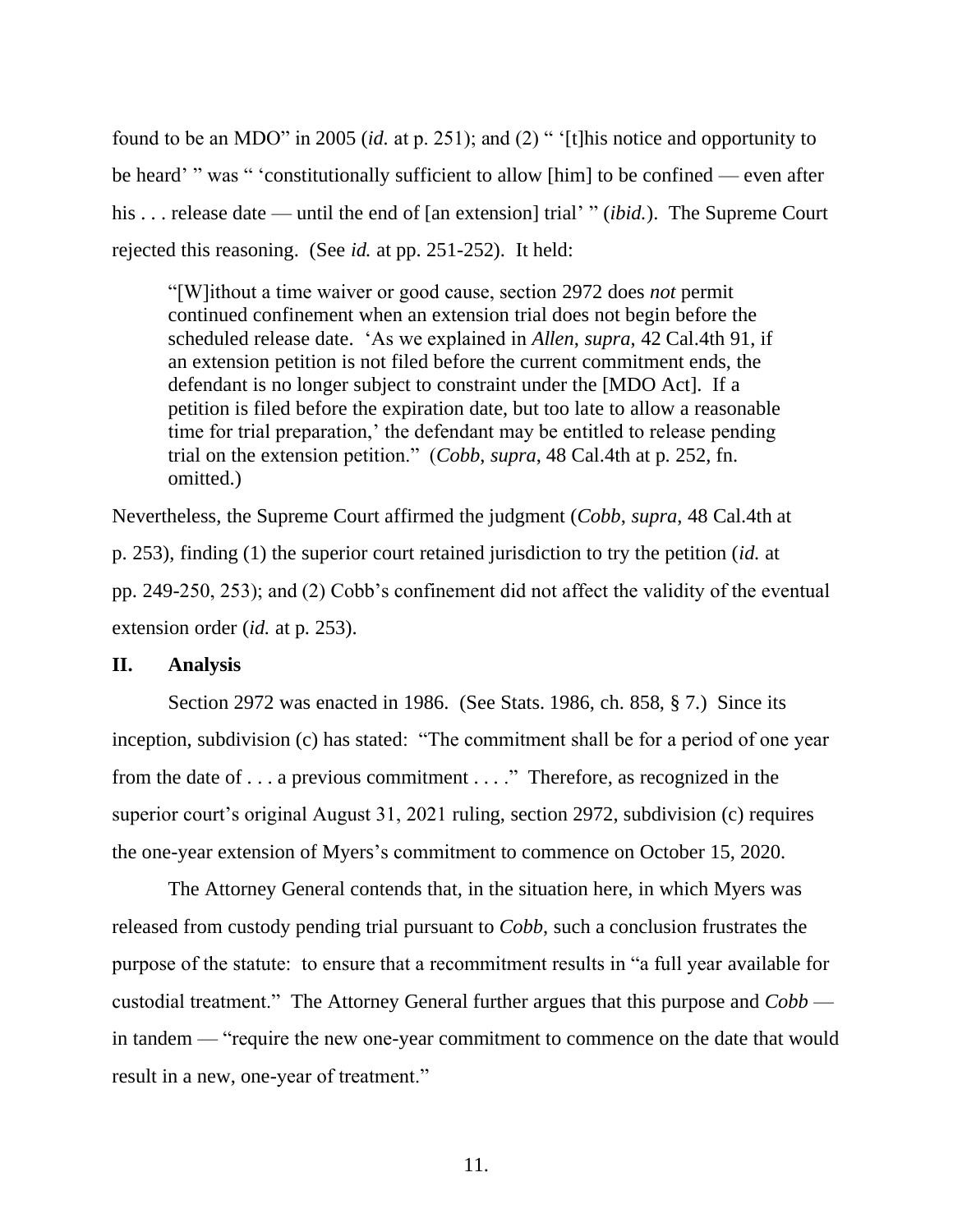Since its amendment in 2000 (see Stats. 2000, ch. 324, § 3), section 2972, subdivision (c) has detailed a single qualification: "Time spent on outpatient status . . . shall not count as actual custody and shall not be credited toward . . . the person's term of extended commitment." There is nothing in the record demonstrating that Myers was placed on outpatient status after her prior commitment expired on October 15, 2020.**<sup>8</sup>** For us to find that a *Cobb* release — i.e., release from custody, but not on outpatient status should not be credited toward *Myers's* term of extended commitment would require us to insert into subdivision (c) an exception not included in the statute. (See *People v. Standish (2006) 38 Cal.4th 858, 870 [" '[W]here exceptions to a general rule are* specified by statute, other exceptions are not to be implied or presumed' unless a contrary legislative intent is evident."]; *Estate of Griswold* (2001) 25 Cal.4th 904, 917 ["We may not, under the guise of interpretation, insert qualifying provisions not included in the statute."].) "[O]ur function is not to judge the wisdom of the statute, and we are not empowered to insert what a legislative body has omitted from its enactments." (*Switzer*, *supra*, 35 Cal.App.5th at p. 130.)

As previously noted, *Cobb* was issued in 2010. Besides holding that due process precludes continued confinement when the extension trial does not begin before the MDO's scheduled release date (*Cobb*, *supra*, 48 Cal.4th at p. 252), it held that a trial court did not lose jurisdiction to hold an extension trial if the timing of the trial did not

**<sup>8</sup>** For this reason, we find the Attorney General's reliance on *People v. Morris* (2005) 126 Cal.App.4th 527 unavailing. In that case, Morris spent the entirety of his oneyear commitment term on outpatient status. Three days after his commitment expired, the People filed an extension petition. The issue before Division One of the Fourth Appellate District was whether the petition had to be filed before the end of Morris's previous commitment per section 2972. (*Morris*, at p. 533.) The appellate court held that — because Morris had been on outpatient status — the applicable statutory scheme was not section 2972 but rather section 2972.1 (*Morris*, at p. 533), which "provides a separate set of procedures applicable to MDO's who have received a year of outpatient treatment" (*id.* at p. 537) and "does not require the People to file a petition for recommitment in order to continue an MDO's treatment" (*id.* at p. 533).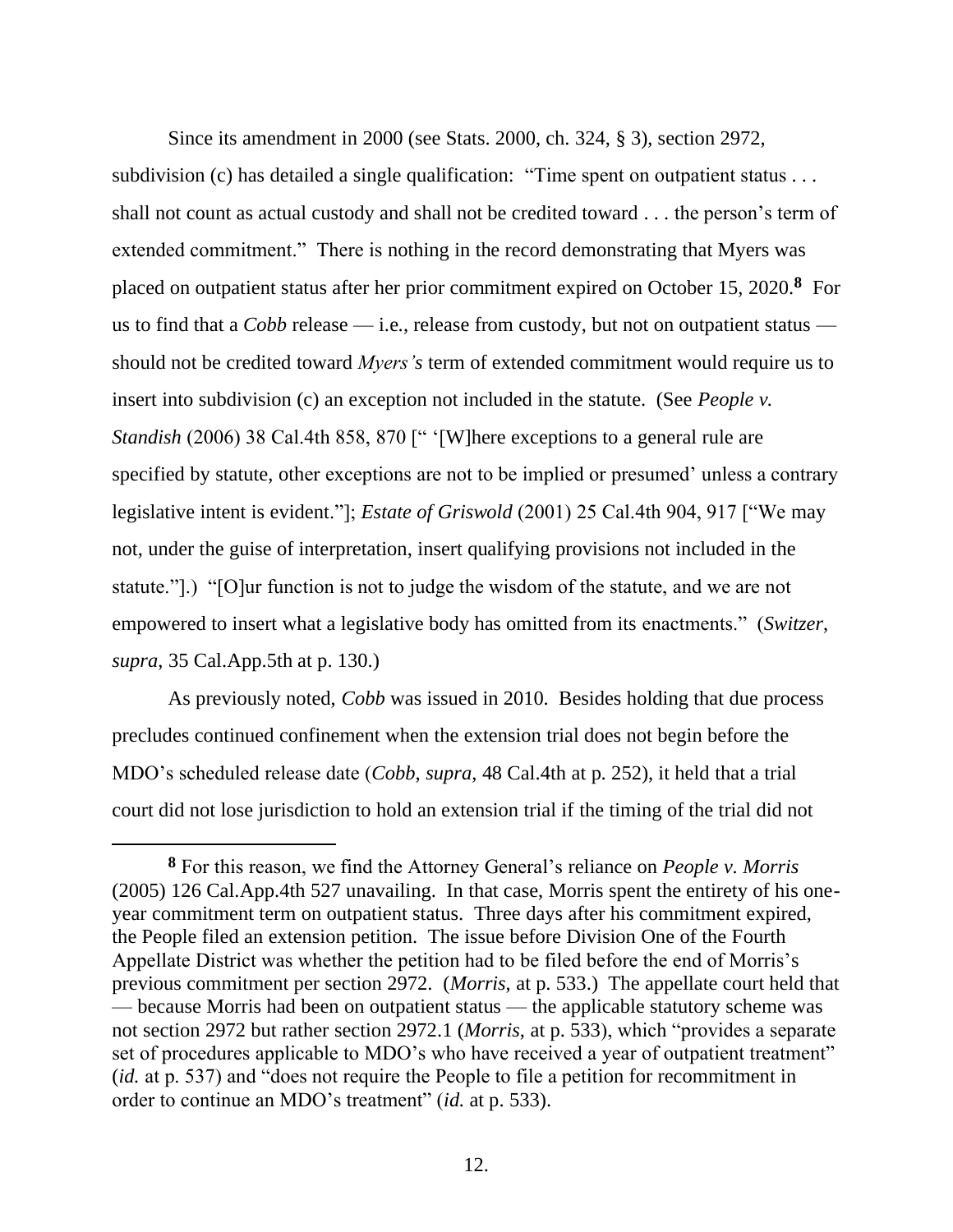comport with the 30-day rule of section 2972, subdivision (a)(2) (*Cobb*, at pp. 249-250). Hence, an extension trial may take place (and an order for recommitment issue) not only after the termination of an MDO's previous commitment but also during the period an MDO is unconditionally released pending said trial. However, while the Legislature has amended section 2972 twice since 2010 (see Stats. 2012, ch. 24, § 40; Stats. 2019, ch. 9, § 11), it left intact subdivision (c)'s language that unambiguously aligns a recommitment's start date with the prior commitment's end date. (See *People v. Licas* (2007) 41 Cal.4th 362, 367 [" '[T]he Legislature is deemed to be aware of existing laws and judicial decisions in effect at the time legislation is enacted and to have enacted and amended statutes " 'in the light of such decisions as have a direct bearing upon them.' """.) In addition, "[t]he Legislature could easily have chosen to insert a[nother] qualifying term" (*Greiner v. Keller* (2019) 36 Cal.App.5th 332, 337) — e.g., when there is time spent on outpatient status outside of a locked facility *and/or on unconditional release pending trial*, the recommitment is tolled therefor — "but it did not" (*ibid.*). (See *California Fed. Savings & Loan Assn. v. City of Los Angeles* (1995) 11 Cal.4th 342, 349 [" 'We must assume that the Legislature knew how to create an exception if it wished to do so  $\dots$  .' "].)

The plain language of section 2972, subdivision (c) does not support the Attorney General's position and it is for the Legislature to amend the statute to address the issue, not the courts.<sup>9</sup> Hence, absent legislative intervention, it is imperative that district attorneys and other responsible parties ensure not only that recommitment petitions are timely filed (*Allen*, *supra*, 42 Cal.4th at p. 108), but that the trials on those petitions occur in an expeditious fashion.

**<sup>9</sup>** Given our disposition, we need not address Myers's other arguments. (See *ante*, at p. 5.)